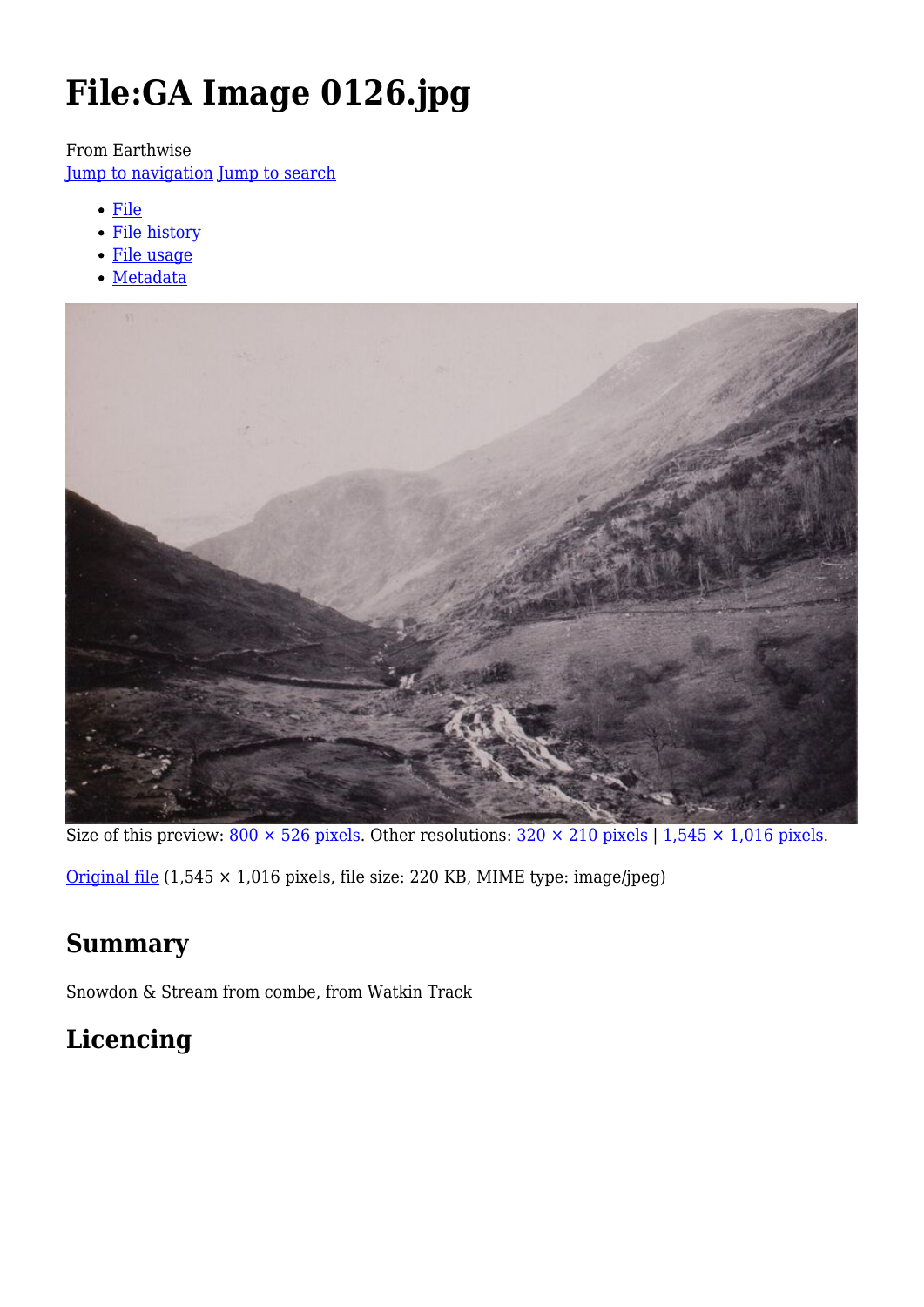Download of 1000 x 1000 pixel images is free for all non-commercial use - all we ask in return is for you to acknowledge BGS when using our images. Click our Terms and Conditions link below for information on acknowledgement text, and to find out about using our images commercially.

#### **Copyright**

The images featured on this site unless otherwise indicated are copyright material of the UK Research and Innovation (UKRI), of which the British Geological Survey is a component body. The British Geological Survey encourages the use of its material in promoting geological and environmental sciences. The images may be reproduced free of charge for any non-commercial use in any format or medium provided they are reproduced accurately and not used in a misleading or derogatory context. Where any images on this site are being republished or copied to others, the source of the material must be identified and the copyright status acknowledged. The permission to reproduce UKRI protected material does not extend to any images on this site which are identified as being the copyright of a third party. Authorisation to reproduce such material must be obtained from the copyright holders concerned.

#### **Non-commercial Use**

Use of the images downloaded from this site and reproduced digitally or otherwise may only be used for non-commercial purposes, which are:-

- Private study or research for a non-commercial purpose
- Education for teaching, preparation and examination purposes

When using the images please credit 'British Geological Survey' and include the catalogue reference ('P Number') of the item to allow others to access the original image or document. Noncommercial users of the images from this site are restricted to downloading no more than 30 images, without seeking further permission from [enquiries@bgs.ac.uk](mailto:enquiries@bgs.ac.uk)

#### **Commercial Use**

For commercial use of these images for which higher resolution images are available, individual permissions and/or licences arrangements should be agreed by contacting [enquiries@bgs.ac.uk](mailto:enquiries@bgs.ac.uk) Commercial use will include publications in books (including educational books), newspapers, journals, magazines, CDs and DVDs, etc, where a cover charge is applied; broadcasts on TV, film and theatre; and display in trade fairs, galleries, etc. If you are in doubt as to whether your intended use is commercial, please contact [enquiries@bgs.ac.uk](mailto:enquiries@bgs.ac.uk)

#### **Warranty**

Use of the images downloaded from this site is at the users own risk. UKRI gives no warranty as to the quality of the images or the medium on which they are provided or their suitability for any use. **Ordnance Survey topography**

Maps and diagrams in Earthwise use topography based on Ordnance Survey mapping. The National Grid and other Ordnance Survey data ©Crown Copyright and database rights 2015. Ordnance Survey Licence No. 100021290 EUL.

### **File history**

Click on a date/time to view the file as it appeared at that time.



You cannot overwrite this file.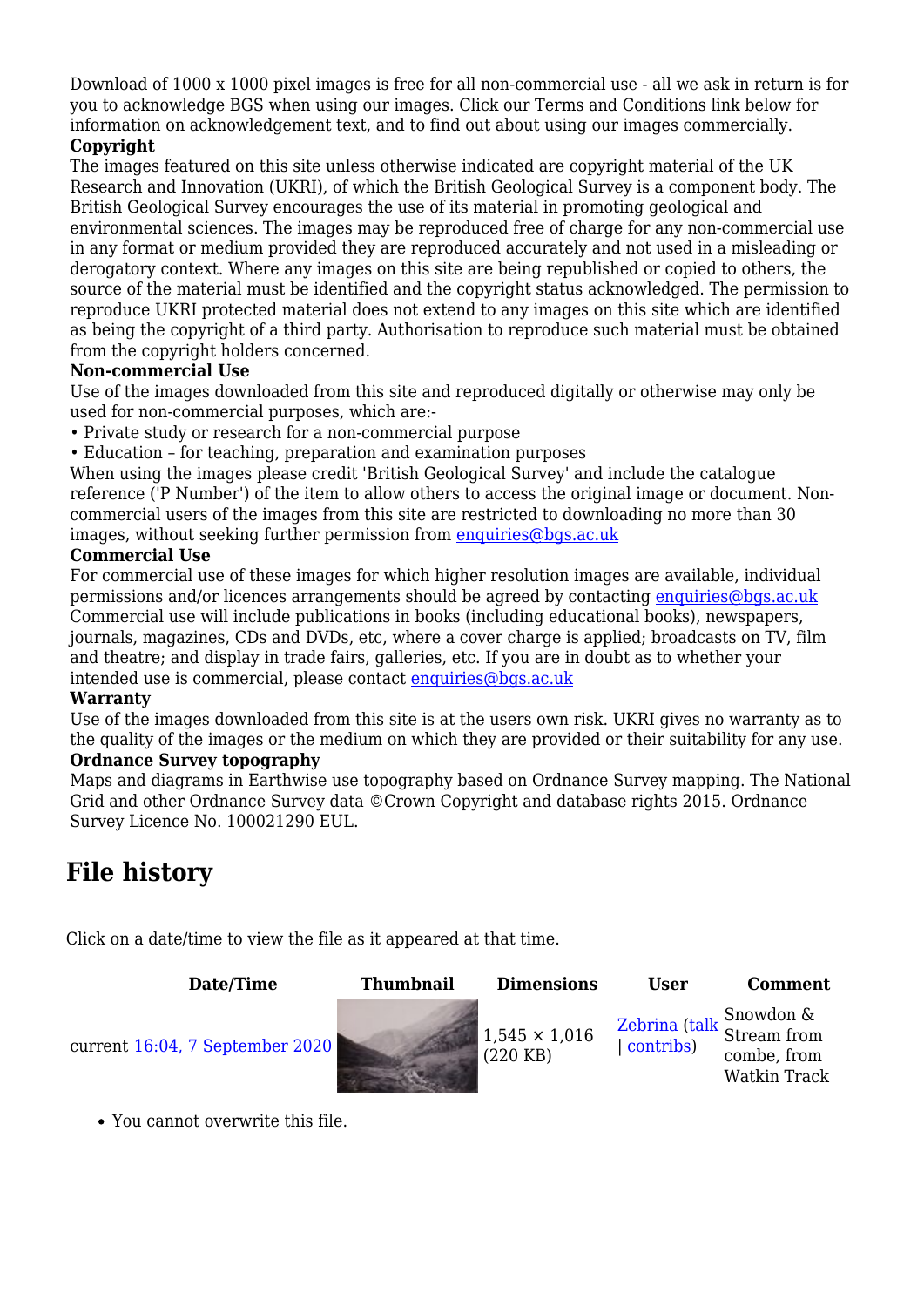# **File usage**

The following page links to this file:

[Elsie Giles photographs: Series 25-34. 1926–1934 - index, GA 'Carreck Archive'](http://earthwise.bgs.ac.uk/index.php/Elsie_Giles_photographs:_Series_25-34._1926%E2%80%931934_-_index,_GA_%27Carreck_Archive%27)

# **Metadata**

This file contains additional information, probably added from the digital camera or scanner used to create or digitise it.

If the file has been modified from its original state, some details may not fully reflect the modified file.

Author Bob **Date and time of data generation** 10:05, 6 September 2020 **Date and time of digitising** 10:05, 6 September 2020 **DateTimeOriginal subseconds** 29 **DateTimeDigitised subseconds** 29 Retrieved from ['http://earthwise.bgs.ac.uk/index.php?title=File:GA\\_Image\\_0126.jpg&oldid=50009](http://earthwise.bgs.ac.uk/index.php?title=File:GA_Image_0126.jpg&oldid=50009)' [Categories:](http://earthwise.bgs.ac.uk/index.php/Special:Categories)

- [License tags](http://earthwise.bgs.ac.uk/index.php/Category:License_tags)
- [Geologists' Association images](http://earthwise.bgs.ac.uk/index.php/Category:Geologists%27_Association_images)

# **Navigation menu**

### **Personal tools**

- Not logged in
- [Talk](http://earthwise.bgs.ac.uk/index.php/Special:MyTalk)
- [Contributions](http://earthwise.bgs.ac.uk/index.php/Special:MyContributions)
- [Log in](http://earthwise.bgs.ac.uk/index.php?title=Special:UserLogin&returnto=File%3AGA+Image+0126.jpg&returntoquery=action%3Dmpdf)
- [Request account](http://earthwise.bgs.ac.uk/index.php/Special:RequestAccount)

#### **Namespaces**

- [File](http://earthwise.bgs.ac.uk/index.php/File:GA_Image_0126.jpg)
- [Discussion](http://earthwise.bgs.ac.uk/index.php?title=File_talk:GA_Image_0126.jpg&action=edit&redlink=1)

 $\Box$ 

### **Variants**